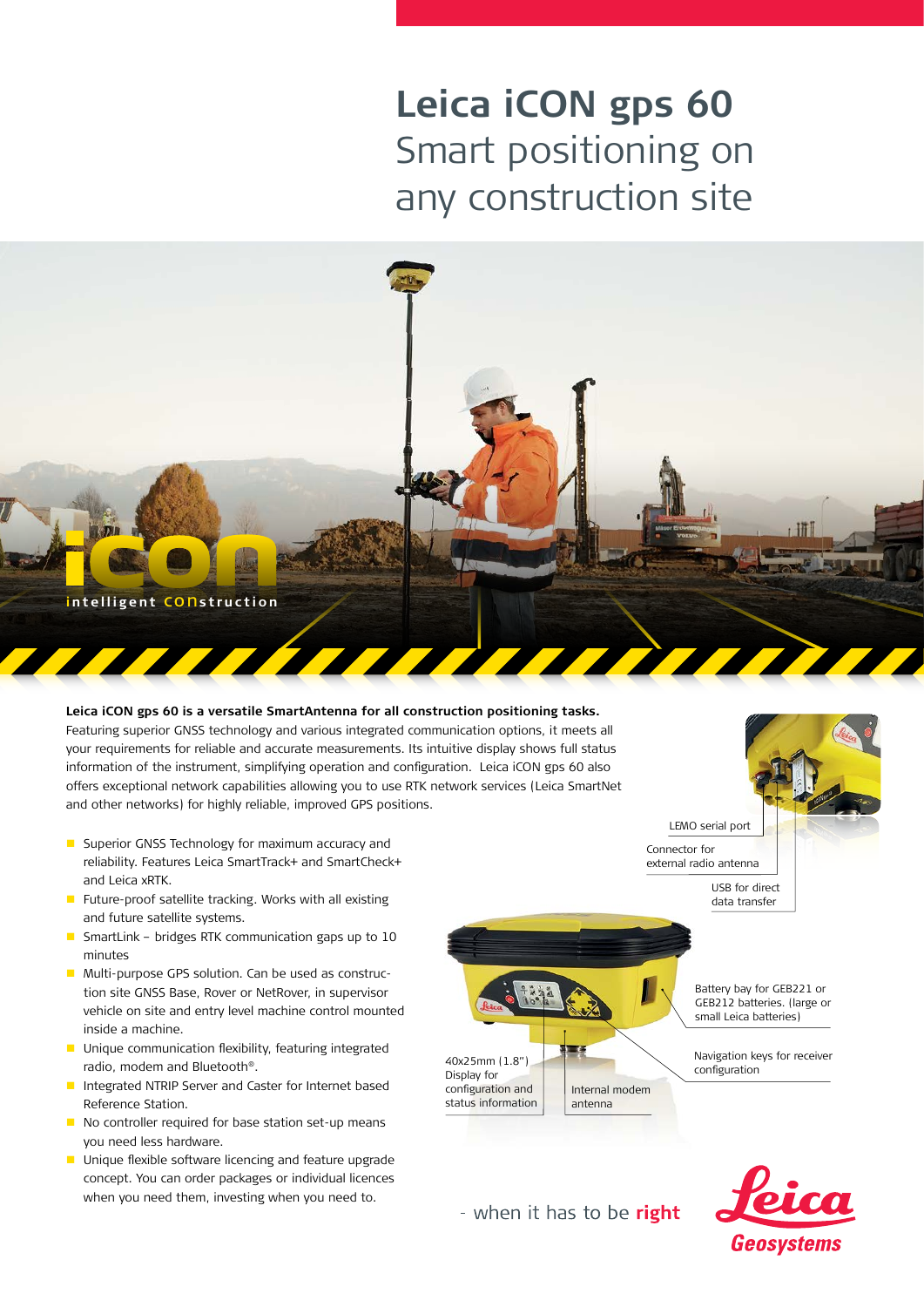#### **Leica iCON gps 60** One instrument for many tasks



**Perform many positioning tasks yourself, easily and quickly. Check grade or cut & fill, stake-out points and lines and as built checks.** 



**Leica iCON gps 60 is the perfect mobile base station for your construction site. You don't need a controller for base station set-up. Stream corrections over the Internet without Radio.**



**Save time and increase your productivity monitoring the grade from your supervisor vehicle on site.**



**Use Leica iCON gps 60 for easy, single grade machine control applications, further increasing the value of the product and your investment.**

## **Technical Specifications**

|                                                          |                                      | Leica iCG60 GNSS SmartAntenna       |                                                                                                                                                                                                                                                                                                               |                            |                               |                            |                               |                                   |                                |
|----------------------------------------------------------|--------------------------------------|-------------------------------------|---------------------------------------------------------------------------------------------------------------------------------------------------------------------------------------------------------------------------------------------------------------------------------------------------------------|----------------------------|-------------------------------|----------------------------|-------------------------------|-----------------------------------|--------------------------------|
|                                                          |                                      |                                     |                                                                                                                                                                                                                                                                                                               | Leica ICG60<br><b>Demo</b> | Leica ICG60<br><b>Vehicle</b> | Leica ICG60<br><b>Base</b> | Leica ICG60<br><b>Network</b> | Leica ICG60<br><b>Performance</b> | Leica ICG60<br><b>Advanced</b> |
| <b>Supported GNSS Systems</b>                            |                                      | GPS L <sub>2</sub>                  |                                                                                                                                                                                                                                                                                                               | $\bullet$                  | V                             | V                          | V                             | V                                 | V                              |
|                                                          |                                      | <b>GLONASS</b>                      |                                                                                                                                                                                                                                                                                                               | $\bullet$                  | $\bullet$                     | $\bullet$                  | $\bullet$                     | V                                 | V                              |
|                                                          |                                      | GPS <sub>L5</sub>                   |                                                                                                                                                                                                                                                                                                               | $\bullet$                  | $\bullet$                     | $\bullet$                  | $\bullet$                     | $\bullet$                         | v                              |
|                                                          |                                      | Galileo                             |                                                                                                                                                                                                                                                                                                               | $\bullet$                  | $\bullet$                     | $\bullet$                  | $\bullet$                     | $\bullet$                         | v                              |
|                                                          |                                      | <b>Beidou</b>                       |                                                                                                                                                                                                                                                                                                               | $\bullet$                  | $\bullet$                     | $\bullet$                  | $\bullet$                     | $\bullet$                         | V                              |
| <b>RTK Performance</b>                                   |                                      | Low accuracy RTK (50/2)             |                                                                                                                                                                                                                                                                                                               | $\bullet$                  | V                             | $\bullet$                  | $\bullet$                     | $\bullet$                         | $\bullet$                      |
|                                                          |                                      | <b>High accuracy RTK</b>            |                                                                                                                                                                                                                                                                                                               | $\bullet$                  | $\bullet$                     | $\bullet$                  | v                             | v                                 | V                              |
|                                                          |                                      | RTK up to 2.5 km                    |                                                                                                                                                                                                                                                                                                               | $\bullet$                  | V                             | $\bullet$                  | V                             | V                                 | V                              |
|                                                          |                                      | <b>RTK</b> unlimited                |                                                                                                                                                                                                                                                                                                               | $\bullet$                  | V                             | $\bullet$                  | V                             | V                                 | V                              |
|                                                          |                                      | <b>Network RTK</b>                  |                                                                                                                                                                                                                                                                                                               | $\bullet$                  | V                             | ۰                          | V                             | V                                 | V                              |
|                                                          |                                      | SmartLink (L-band)                  |                                                                                                                                                                                                                                                                                                               | $\bullet$                  | $\bullet$                     | $\bullet$                  | $\bullet$                     | $\bullet$                         | V                              |
| <b>Positioning Update &amp; Data</b><br><b>Recording</b> |                                      | 2 Hz positioning                    |                                                                                                                                                                                                                                                                                                               | $\bullet$                  | $\bullet$                     | $\bullet$                  | V                             | V                                 | V                              |
|                                                          |                                      | 10 Hz positioning                   |                                                                                                                                                                                                                                                                                                               | $\bullet$                  | V                             | $\bullet$                  | $\bullet$                     | V                                 | V                              |
|                                                          |                                      | 20 Hz positioning                   |                                                                                                                                                                                                                                                                                                               | $\bullet$                  | $\bullet$                     | $\bullet$                  | $\bullet$                     | $\bullet$                         | V                              |
|                                                          |                                      | Raw Data RINEX logging              |                                                                                                                                                                                                                                                                                                               | $\bullet$                  | $\bullet$                     | v                          | $\bullet$                     | v                                 | v                              |
|                                                          |                                      | <b>NMEA Output</b>                  |                                                                                                                                                                                                                                                                                                               | $\bullet$                  | $\bullet$                     | $\bullet$                  | $\bullet$                     | $\bullet$                         | V                              |
| <b>Additional Features</b>                               |                                      | RTK Reference Station functionality |                                                                                                                                                                                                                                                                                                               | ۰                          | ٠                             | V                          | $\bullet$                     | v                                 | v                              |
|                                                          |                                      | Leica ConX                          |                                                                                                                                                                                                                                                                                                               | $\bullet$                  | $\bullet$                     | $\bullet$                  | $\bullet$                     | $\bullet$                         | ۰                              |
|                                                          |                                      |                                     |                                                                                                                                                                                                                                                                                                               | ✔ Standard / • optional    |                               |                            |                               |                                   |                                |
| <b>GNSS</b><br><b>Performance</b>                        | <b>GNSS technology</b>               |                                     | Leica patented SmartTrack+ technology:<br>• Advanced measurement engine<br>· Jamming resistant measurements<br>. High precision pulse aperture multipath correlator for pseudorange measurements<br>. Minimum acquisition time                                                                                |                            |                               |                            |                               |                                   |                                |
|                                                          | No. of channels                      |                                     | 120 channels                                                                                                                                                                                                                                                                                                  |                            |                               |                            |                               |                                   |                                |
|                                                          | Max. simultaneous tracked satellites |                                     | up to 60 Satellites simultaneously on two frequencies                                                                                                                                                                                                                                                         |                            |                               |                            |                               |                                   |                                |
|                                                          | Satellite signals tracking           |                                     | • GPS: L1, L2, L2C, L5<br>· GLONASS: L1, L2<br>· Galileo (Test): GIOVE-A, GIOVE-B<br>· Galileo: E1, E5a, E5b, Alt-BOC<br>· Beidou: B1, B2                                                                                                                                                                     |                            |                               |                            |                               |                                   |                                |
|                                                          | <b>GNSS measurements</b>             |                                     | Fully independent code and phase measurements of all frequencies<br>· GPS: carrier phase full wave length, Code (C/A, P, C Code)<br>· GLONASS: carrier phase full wave length, Code (C/A, P narrow Code)<br>· Galileo: carrier phase full wave length, Code<br>· Beidou: carrier phase full wave length, Code |                            |                               |                            |                               |                                   |                                |
|                                                          | <b>Reacquisition time</b>            |                                     | $< 1$ sec                                                                                                                                                                                                                                                                                                     |                            |                               |                            |                               |                                   |                                |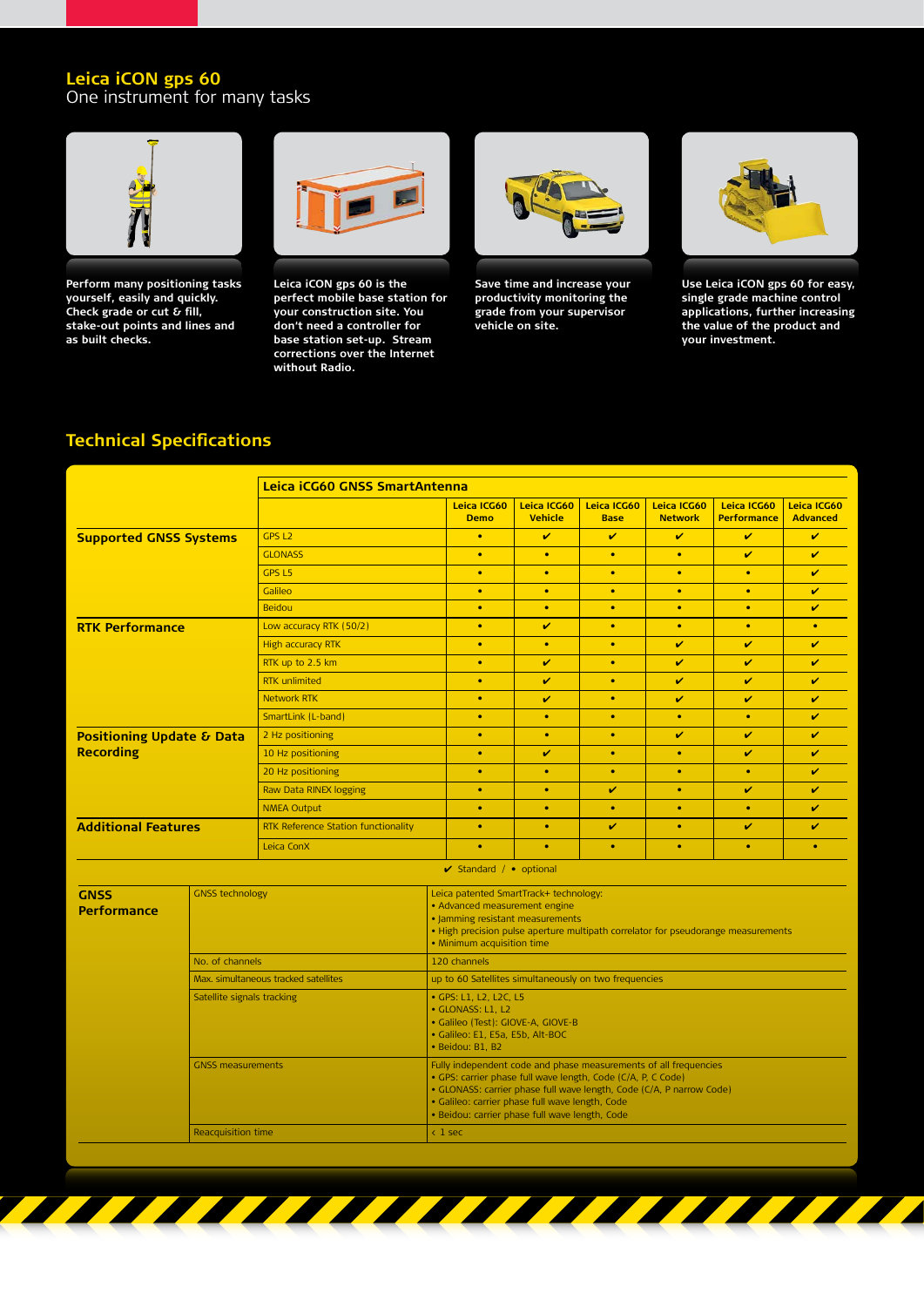

| <b>GNSS Antenna</b>      | <b>GNSS antenna options</b>                                                               | · Fully integrated GNSS antenna<br>· External GNSS antenna connector (Type TNC)                                                                                                                                                                                                                                                                                                                                                                                     |  |  |  |  |  |
|--------------------------|-------------------------------------------------------------------------------------------|---------------------------------------------------------------------------------------------------------------------------------------------------------------------------------------------------------------------------------------------------------------------------------------------------------------------------------------------------------------------------------------------------------------------------------------------------------------------|--|--|--|--|--|
|                          | <b>External GNSS Antenna options</b>                                                      | · CGA60: GPS L1/L2//L5, GLONASS L1/L2, Galileo E1, E5a, E5b, Alt-BOC, BeiDou B1, B2                                                                                                                                                                                                                                                                                                                                                                                 |  |  |  |  |  |
| <b>Measurement</b>       | Accuracy (rms) with real-time (RTK) 1)                                                    |                                                                                                                                                                                                                                                                                                                                                                                                                                                                     |  |  |  |  |  |
| <b>Performance &amp;</b> | Single baseline (< 30km)<br>Horizontal: 8 mm + 1 ppm (rms), Vertical: 15 mm + 1 ppm (rms) |                                                                                                                                                                                                                                                                                                                                                                                                                                                                     |  |  |  |  |  |
| <b>Accuracy</b>          | Accuracy (rms) with post processing 1)                                                    |                                                                                                                                                                                                                                                                                                                                                                                                                                                                     |  |  |  |  |  |
|                          | Static (phase) with long observations                                                     | Horizontal: 3 mm + 0.5 ppm (rms), Vertical: 3.5 mm + 0.5 ppm (rms)                                                                                                                                                                                                                                                                                                                                                                                                  |  |  |  |  |  |
|                          | Static and rapid static (phase)                                                           | Horizontal: 3 mm + 1 ppm (rms), Vertical: 5 mm + 1 ppm (rms)                                                                                                                                                                                                                                                                                                                                                                                                        |  |  |  |  |  |
|                          | On-the-fly (OTF) initialisation                                                           |                                                                                                                                                                                                                                                                                                                                                                                                                                                                     |  |  |  |  |  |
|                          | <b>RTK technology</b>                                                                     | Leica SmartCheck+ technology                                                                                                                                                                                                                                                                                                                                                                                                                                        |  |  |  |  |  |
|                          | Reliability of OTF initialisation                                                         | Better than 99,99%                                                                                                                                                                                                                                                                                                                                                                                                                                                  |  |  |  |  |  |
|                          | <b>Time for initialisation</b>                                                            | Typically 4 sec 2)                                                                                                                                                                                                                                                                                                                                                                                                                                                  |  |  |  |  |  |
|                          | <b>Network RTK</b>                                                                        |                                                                                                                                                                                                                                                                                                                                                                                                                                                                     |  |  |  |  |  |
|                          | Network technology<br>Leica SmartRTK technology                                           |                                                                                                                                                                                                                                                                                                                                                                                                                                                                     |  |  |  |  |  |
|                          | Supported RTK network solutions                                                           | <b>iMAX, VRS, FKP</b>                                                                                                                                                                                                                                                                                                                                                                                                                                               |  |  |  |  |  |
|                          | Supported RTK network standards                                                           | MAC (Master Auxiliary Concept) approved by RTCM SC 104                                                                                                                                                                                                                                                                                                                                                                                                              |  |  |  |  |  |
| <b>Hardware</b>          | <b>Weight &amp; Dimensions</b>                                                            |                                                                                                                                                                                                                                                                                                                                                                                                                                                                     |  |  |  |  |  |
|                          | Weight (iCG60)                                                                            | 1450 g (3,19 lb)                                                                                                                                                                                                                                                                                                                                                                                                                                                    |  |  |  |  |  |
|                          | Weight                                                                                    | 3215g (7,16 lb) Standard RTK Network Rover, incl. iCG60, CC50 Controller with Bracket, Pole, Battery                                                                                                                                                                                                                                                                                                                                                                |  |  |  |  |  |
|                          |                                                                                           | 197 mm x 197 mm x 130 mm (7,76 in x 7,76 in x 5,12 in)                                                                                                                                                                                                                                                                                                                                                                                                              |  |  |  |  |  |
|                          | <b>Dimensions</b><br><b>Environmental specifications</b>                                  |                                                                                                                                                                                                                                                                                                                                                                                                                                                                     |  |  |  |  |  |
|                          | <b>Operating temperature</b>                                                              | $-40^{\circ}$ C to $+60^{\circ}$ C (-40 F to +140 F)                                                                                                                                                                                                                                                                                                                                                                                                                |  |  |  |  |  |
|                          | Storage temperature                                                                       | -40°C to +85°C (-40 F to +185 F)                                                                                                                                                                                                                                                                                                                                                                                                                                    |  |  |  |  |  |
|                          |                                                                                           | 100%, compliance with ISO9022-12-04 and MIL STD 810F - 507.4-I                                                                                                                                                                                                                                                                                                                                                                                                      |  |  |  |  |  |
|                          | <b>Humidity</b><br>Proof against: water, sand and dust                                    | IP67 according IEC60529 and MIL STD 810F - 506.4-I, MIL STD 810F - 510.4-I and                                                                                                                                                                                                                                                                                                                                                                                      |  |  |  |  |  |
|                          |                                                                                           | MIL STD 810F - 512.4-I, Protected against blowing rain and dust, Protected against temporary<br>submersion into water (max. depth 1 m)                                                                                                                                                                                                                                                                                                                              |  |  |  |  |  |
|                          | Vibration                                                                                 | MIL-STD-810F, Figure 514.5C-3                                                                                                                                                                                                                                                                                                                                                                                                                                       |  |  |  |  |  |
|                          | <b>Shock</b>                                                                              | 40g - 6msec; compliance ISO 9022-31-06, No loss of lock to satellite signal when used on a<br>pole set-up and submitted to pole bumps up to 150 mm                                                                                                                                                                                                                                                                                                                  |  |  |  |  |  |
|                          | <b>Drops</b>                                                                              | Withstands 1.2 m drop onto hard surfaces                                                                                                                                                                                                                                                                                                                                                                                                                            |  |  |  |  |  |
|                          | <b>Topple over</b>                                                                        | Withstands topple over from a 2m pole onto hard surfaces                                                                                                                                                                                                                                                                                                                                                                                                            |  |  |  |  |  |
|                          | <b>Power &amp; Electrical</b>                                                             |                                                                                                                                                                                                                                                                                                                                                                                                                                                                     |  |  |  |  |  |
|                          | Supply voltage                                                                            | Nominal 12 V DC, Range 9.0 - 28 V DC                                                                                                                                                                                                                                                                                                                                                                                                                                |  |  |  |  |  |
|                          | Power consumption                                                                         | <b>Typically 6W</b>                                                                                                                                                                                                                                                                                                                                                                                                                                                 |  |  |  |  |  |
|                          | Internal power supply                                                                     | 1x recharge & removable LI-Ion battery, 2.6 Ah, 4.4 Ah or 6.0 Ah / 7.4 V, fit into receiver                                                                                                                                                                                                                                                                                                                                                                         |  |  |  |  |  |
|                          | Internal power supply, operation time                                                     | . 5:20 h receiving RTK data with standard radio 3)<br>• 4:40 h transmitting RTK data with standard radio <sup>3)</sup><br>• 5:00 h RTK via built-in HSPA connection 31                                                                                                                                                                                                                                                                                              |  |  |  |  |  |
|                          | <b>External power supply</b>                                                              | Rechargeable external NiMh battery 9 Ah / 12 V; with voltage peak protection, Fullfils EN13309                                                                                                                                                                                                                                                                                                                                                                      |  |  |  |  |  |
|                          | Certifications                                                                            | Compliance to: FCC/IC Class B, CE, EN13309, RCM, ARIB STD-T66, RoHS, WEEE, ACPEIP                                                                                                                                                                                                                                                                                                                                                                                   |  |  |  |  |  |
| Memory & Data            | <b>Memory</b>                                                                             |                                                                                                                                                                                                                                                                                                                                                                                                                                                                     |  |  |  |  |  |
| <b>Recording</b>         | Internal memory                                                                           | Built-in memory, 466 MB                                                                                                                                                                                                                                                                                                                                                                                                                                             |  |  |  |  |  |
|                          | Data capacity                                                                             | 466 MB is typically sufficient for about GPS & GLONASS (8+4 satellites) 3'100 h raw data<br>logging at 15 s rate                                                                                                                                                                                                                                                                                                                                                    |  |  |  |  |  |
|                          | Data recording                                                                            |                                                                                                                                                                                                                                                                                                                                                                                                                                                                     |  |  |  |  |  |
|                          | Type of data                                                                              | Onboard recording of RINEX data                                                                                                                                                                                                                                                                                                                                                                                                                                     |  |  |  |  |  |
|                          | Recording rate                                                                            | Up to 20 Hz                                                                                                                                                                                                                                                                                                                                                                                                                                                         |  |  |  |  |  |
| <b>Interface</b>         | <b>Buttons</b>                                                                            | • ON / OFF button<br>• 6 function buttons (arrow keys - up/down/left/right, Enter, Esc)                                                                                                                                                                                                                                                                                                                                                                             |  |  |  |  |  |
|                          | <b>Display</b><br>LED status indicator                                                    | High resolution, 1.8" gray scale display with adjustable backlight<br>. Provides full receiver status on main screen (position, satellite, radio, modem, battery,<br>Bluetooth <sup>®</sup> , telematics, memory)<br>· Several sub-menus for additional details<br>· Various configurations in sub-menus, e.g. radio channel<br>• Start Base Station with "Here" or type in coordinate<br>• Start and confiure raw data logging<br>1x LED for detailed power status |  |  |  |  |  |
|                          | <b>Additional functionality</b>                                                           | BasePilot functionality (stores up to different 100 base station locations and configurations for                                                                                                                                                                                                                                                                                                                                                                   |  |  |  |  |  |
|                          |                                                                                           | quick daily start up without user interaction)                                                                                                                                                                                                                                                                                                                                                                                                                      |  |  |  |  |  |